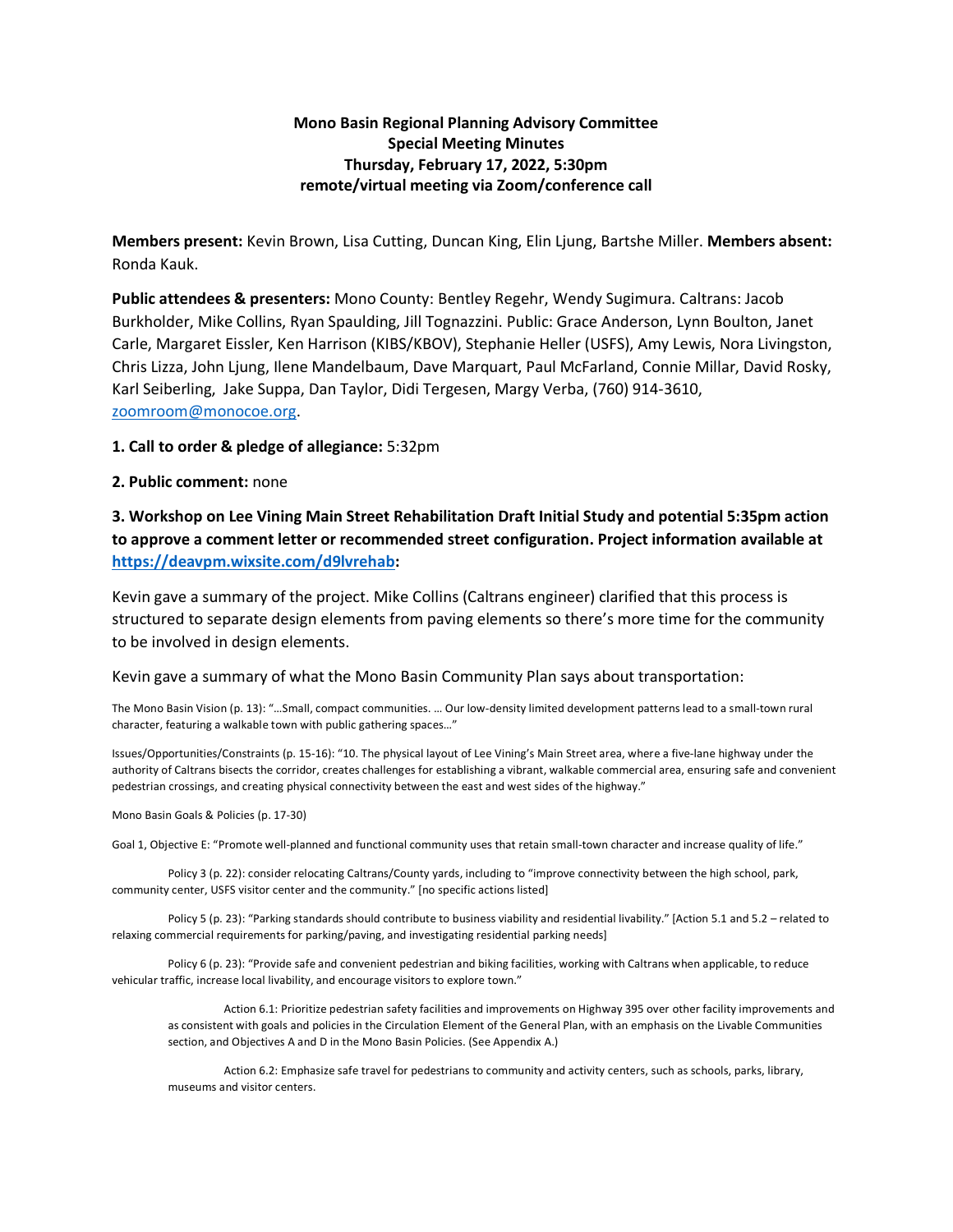Action 6.3: Support transit connections in Mono City and Lee Vining that provide local and regional connections for residents and visitors consistent with the Circulation Element of the General Plan.

Action 6.4: Initiate community discussions to consider pedestrian and street lighting in appropriate locations for safety, connectivity, and comfort and ensure compliance with Dark Sky Regulations.

Action 6.5: Pursue the Livable Communities goals and policies in the Circulation Element of the General Plan.

Action 6.6: Pursue Objective D of the Mono Basin Policies in the Circulation Element of the General Plan to make progress toward a comprehensive streetscape plan for the Lee Vining Main Street area that enhances pedestrian safety, connectivity (including trails), and makes Lee Vining a more attractive place to walk, live and work. (See Appendix A.)

Action 6.7: Support installation of a bus stop in front of the County Yard in Lee Vining that is accessible to pedestrians.

## Questions/comments/etc. for Caltrans:

Q: Explain the difference in the pavement options that people need to comment on? A: Will look the same regardless of option 1 or 2. Reconstructing all pavement would take more time, be more expensive, would allow Caltrans to change some grades, would last 40 years before major pavement maintenance needed but chipseal etc. needed in between. Other option is a "mill & fill" outside of town grinder takes off several inches of old asphalt and then pave back that same depth with new asphalt, not as intensive of a pavement rehab and would give 20 years of pavement life, quicker operation and less expensive.

Q: What needs input before March 4 and what can happen later?

A: Things that need to be defined right now: pavement alternative, drainage, 3 lanes vs. 5 lanes, bulbouts or not (increase pedestrian safety but the tradeoff is that snow removal happens more slowly).

Q: Is there a significant difference in ambient noise created by road travel in the two different pavement strategies? For example, a chipsealed road is louder.

A: Either option would do reduce road noise. Contractors are held to a smoothness spec when they pave, no chip seal now.

Q: If the more expensive pavement option is selected, would that prevent some of the design options community might want?

A: Yes, there is that possibility. One of the largest asset targets is pavement miles; have to meet primary targets and with the leftover money can meet other targets. Staff coming from Los Angeles to study the pavement substrate; their findings will influence pavement alternative choice. They will consider differences as a 20-year vs. 40-year pavement life. Concrete is more expensive than asphalt; wider sidewalks and narrower asphalt will be more expensive to construct.

Q: Where does the narrowing of the lanes begin and end outside/near town? Near the high school there's a potential bioswale that looks like it's in the school property; could the project shrink the lanes near the school so there would be room for the bioswale but not destroy the landscaping that lines the high school?

A: Where sports field and mature trees are below the road grade a bioswale wouldn't work; would need to be a pipe that runs water north of the field. Considering a swale near the maintenance stations to create potential for landscaping because the road is flush with those properties. At driveway to high school the water would go into a pipe. Would transition between 5 and 3 lanes north of the high school, important to provide a passing opportunity between town and Mono Lake.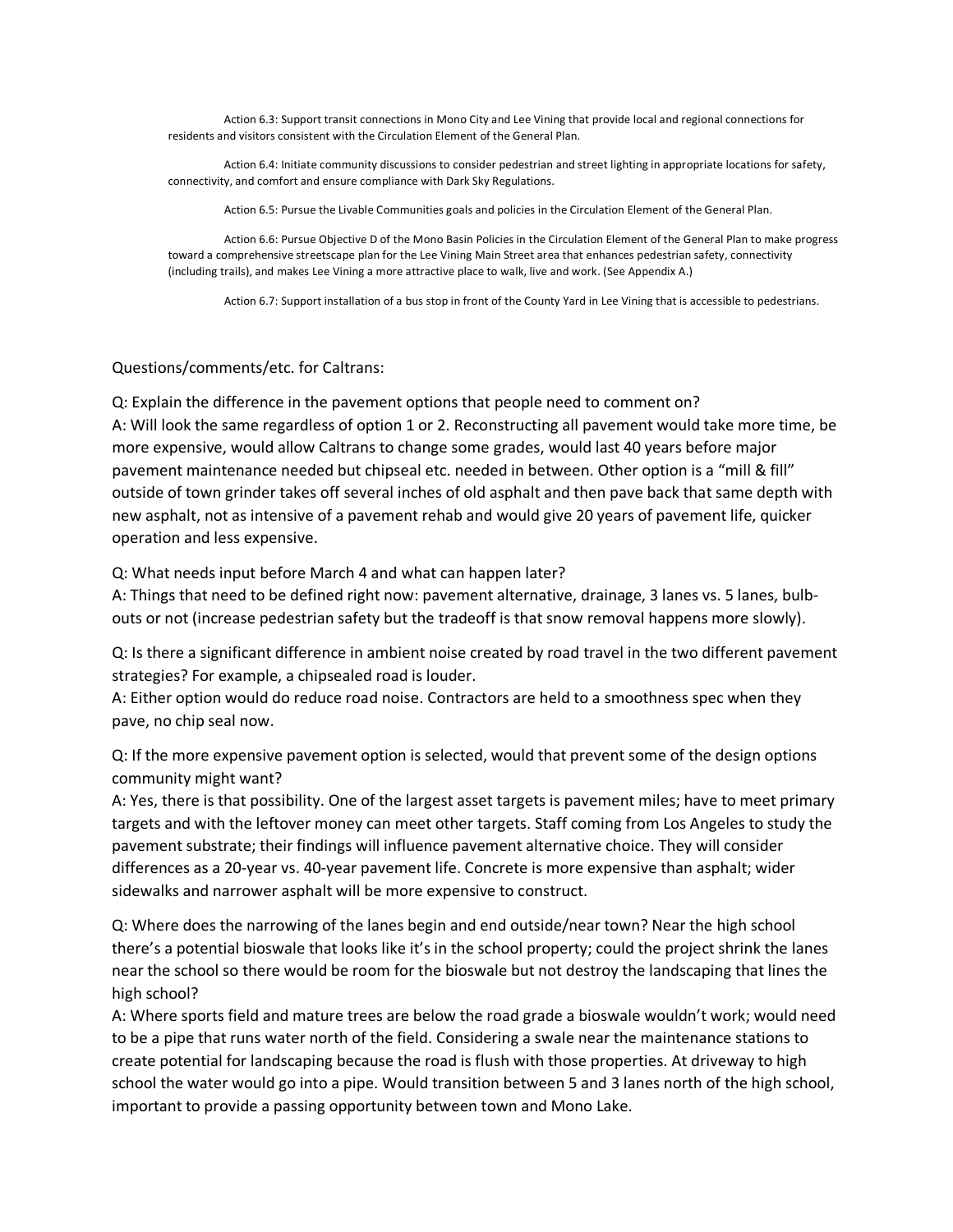Comments: South of town at the walled section there's no use for 5 lanes but a great need for better pedestrian safety and bike lane and/or parking/snow storage, snow could be stored between end of wall and Tioga Green instead of near the Lee Vining Creek Trail where it's stored now, encouraged a bike lane and sidewalk to a roundabout at Highway 120 junction to help transition traffic to 3 lanes. Response: Have considered a roundabout and there's no way state could afford it. Doing this project thru town wouldn't preclude a roundabout in 5–10 more years.

Q: Does either pavement option preclude dealing with humps through town?

A: Core in-town Lee Vining would be fully reconstructed no matter the alternative chosen. Can adjust grades but in a constrained area can only do so much to match grades of buildings and properties and accessibility requirements (can adjust by roughly 6 inches but not dramatic changes).

Q: Nobody in town wants to keep 5 lanes. What does Caltrans need to go ahead with 3 lanes? A: Feedback from everyone is needed.

Q: What's Caltrans' take on diagonal parking? Doesn't seem safe to back out into traffic or back in to park.

A: Caltrans is okay with angled parking on Highway 395. Lee Vining probably doesn't need angled parking throughout the whole town but in certain spots would be helpful like in front of the Mono Market. State prefers back-in parking because of studies and the maneuver required to back into a spot is safer than the maneuver of backing out into traffic. Would consider head-in parking if there's a strong feeling against back-in parking.

Q: What's the amount of space required for angled parking to work? People like to U-turn just south of the Market; would that still work?

A: It would be a tighter U-turn with 3 lanes and would probably be safer to drive to Utility Road to turn around. Angled parking is 18–20 feet wide: wouldn't be room to provide a back-in/pull-in lane: people pulling in and out of spots helps to slow traffic.

Comment: Supports option B: solves two big issues that have existed for a long time, traffic calming and lack of parking. Mixed parking is appropriate to accommodate trucks/RVs that can't use angled parking. Back-in parking is THE solution and much safer than head-in parking, safety advantage of back-in parking is that car occupants open doors and migrate to the sidewalk and open trunk near the sidewalk instead of toward the traffic. Cites Community Plan Objective E, Policy 5 regarding need for parking in town.

Q: Is there any suggestion to change the speed limit through town? Is a 25 mph speed limit an option like in some of the other towns to the south of us?

A: Adjustment of speed limit would be done after the build of this project.

Q: How many more spots would we get with just parallel vs. a mix of angled? Block of Bronze Bear and Market would make sense for angled parking and Mono Cone parking needs help.

A: Chris Lizza calculated the difference once and at the Market it would go from 5 to 20 spots with backin angled parking. Caltrans agrees about parallel parking for trucks/RVs along the wall south of town. Caltrans has identified some awkward parking spot in town that need work: Lake View Lodge on east side of town, Mono Cone, Shell Station.

Comment: Concern with angled and mixed parking would be compromising large sidewalks, which signal to people to slow down. Biggest priority is traffic calming. Don't give way to parking for a few months